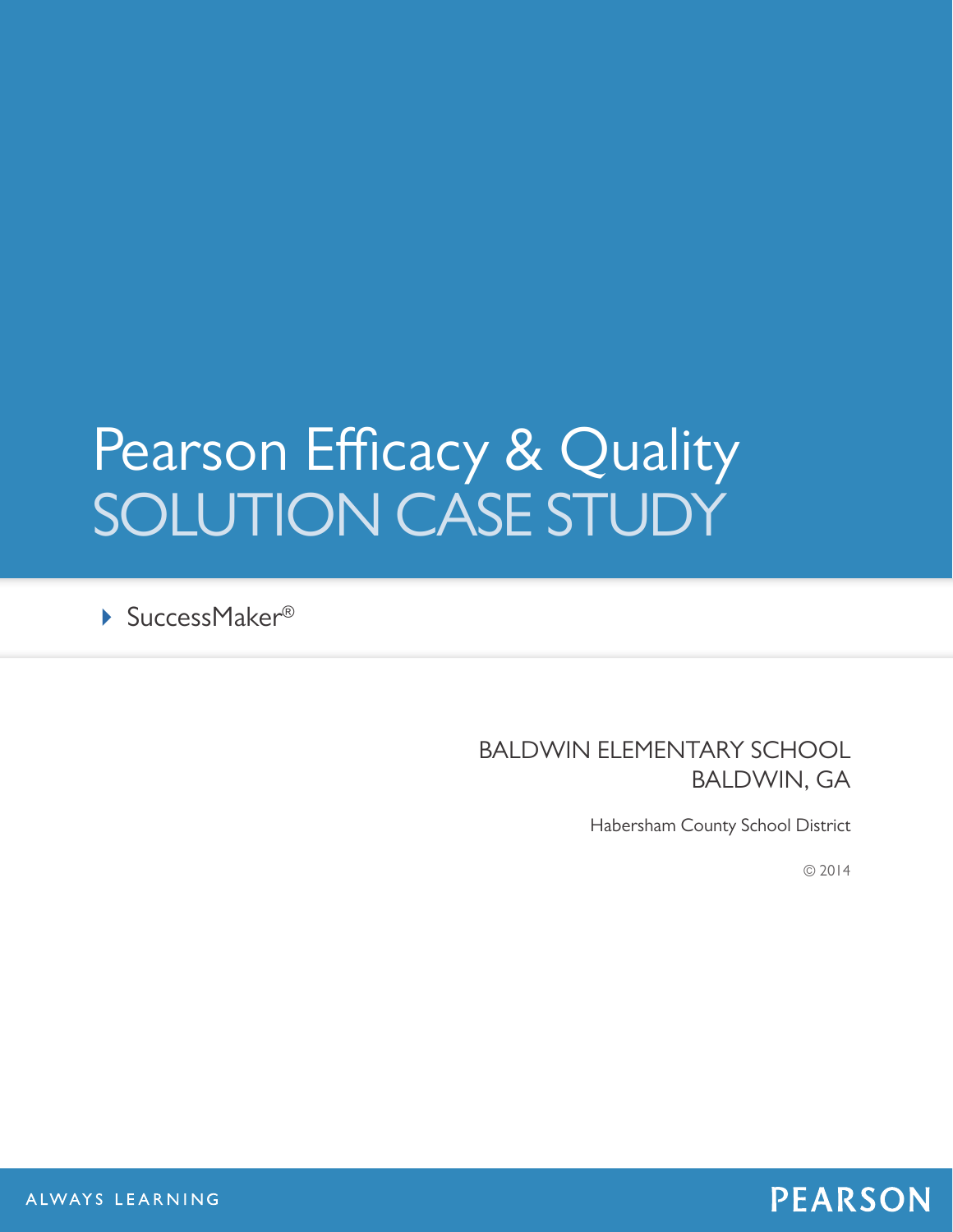# Baldwin Elementary School BALDWIN, GA

▶ SuccessMaker<sup>®</sup>

# KEY FINDINGS

Baldwin Elementary School adopted SuccessMaker® (SM) in January of 2012. The following school year (2012–2013), Baldwin experienced greater increases in reading and math scores for its 3rd through 5th grade population than either the district or the state. Significant increases were also witnessed in Baldwin's Hispanic student population.

- *Baldwin General Population Reading increase of 10%*
- Habersham General Population Reading increase of 1%
- Georgia General Population Reading increase of 1%
- *Baldwin General Population Math increase of 13%*
- Habersham General Population Math increase of 4%
- Georgia General Population Math increase of 3%
- *Baldwin Hispanic Population Reading increase of 17%*
- *Baldwin Hispanic Population Math increase of 14%*

## **DEMOGRAPHICS**

### *District*

Nested in the foothills of the Appalachian Mountains in Northeast Georgia, Habersham County School District serves 6,900 students. Educational opportunities are available for kindergarten through secondary grades with extensive opportunities for students with special needs. The district's 14 schools include eight elementary schools, three middle schools, one high school, a 9th grade academy, and a success school serving grades 6 to 12. Habersham School District is very data oriented. Its administrators and teachers are very proud of its advanced placement students, who exceeded both state and global averages on the 2013 Advanced Placement Exams.

### *School*

Baldwin Elementary School is located in Baldwin, Georgia, a rural community in Habersham County. It is one of the 8 elementary schools in the Habersham County School District. The school serves 458 students with 2 administrators, 36 teachers, and 24 additional staff members. The school boundaries spill over into Banks County and some of the students from Banks attend Baldwin.

The student population at Baldwin is 29% Caucasian, 63% Hispanic, 1% African American, 3% Asian, and 4% multi-racial. The mobility rate is 43% and 91% of the students qualify for free or reduced-price lunches. Baldwin principal Vicki Wade reports that, in terms of demonstrated student achievement, the significant student population coming from families living in poverty (90% of Baldwin students) represents a notable challenge.

Baldwin Elementary School's mission is to be a place of lifelong learning for all learners—not just students, but also administrators, teachers, support staff, parents, and the community. The Baldwin staff has reached out to the community in a number of ways and has worked hard to make the school an inviting and safe haven for the entire community. There is a strong commitment to provide experiences and work that are meaningful to all, and thereby improve the school learning environment and the community at large. The underlying belief is that engaged learners see the value and develop a love of learning that will last a lifetime.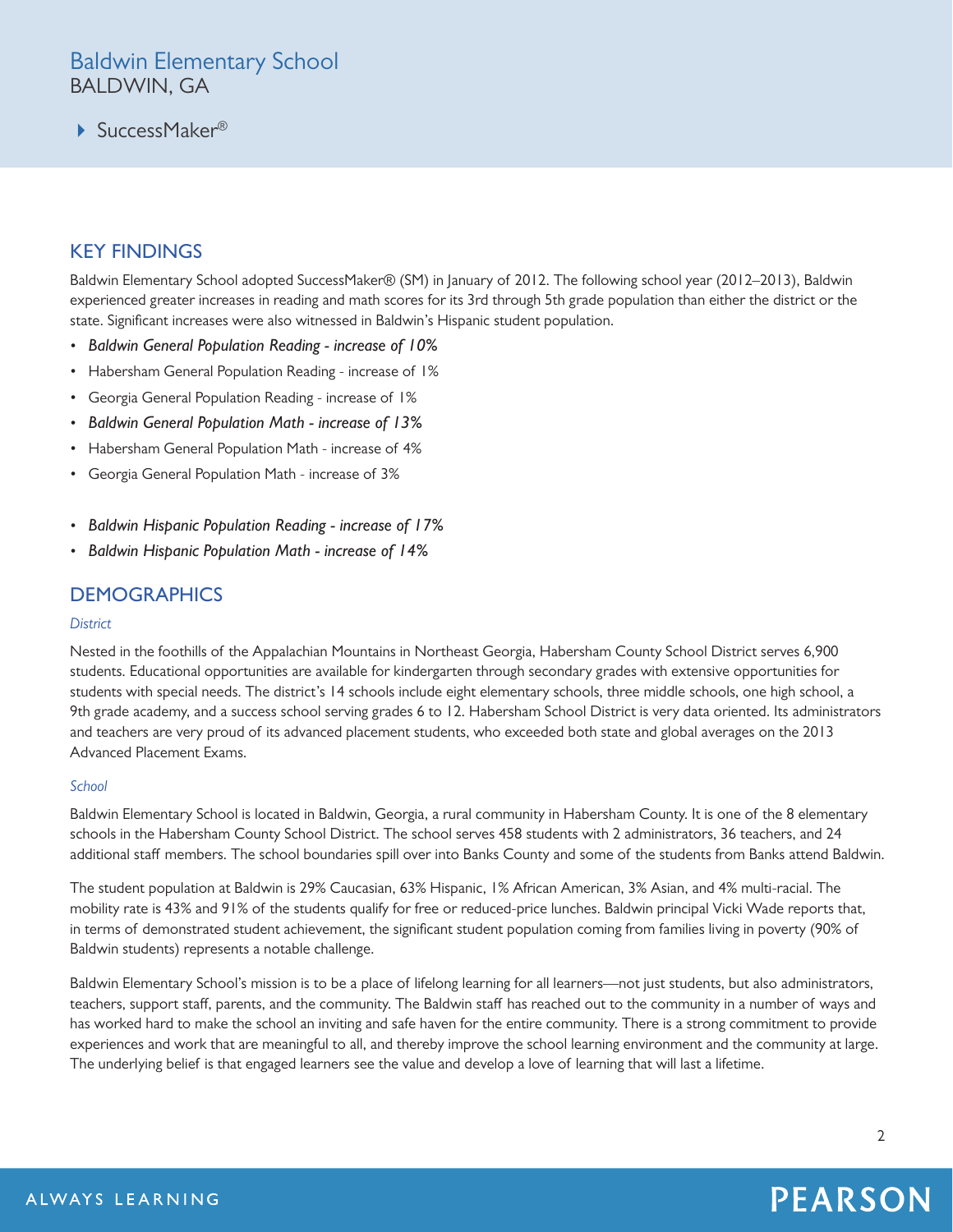# **CHALLENGES**

Despite Baldwin's efforts to create a lifelong love of learning and reaching out to the community, students often enter school without sufficient academic preparation or experience to be successful. Principal Wade estimates that 90% of Baldwin students lack the academic experience to be successful. For example, most kindergarten students have not had the advantage of Pre–K and are catching up from the very beginning. In addition, a large number of kindergarten students (51%) are Limited English Proficient (LEP) students. Consequently, the school realized a need to create a Response to Intervention (RTI) program, provide support for LEP students, fill gaps in learning, and improve scores on mandated state high-stakes tests.

## IMPLEMENTATION

To help address these challenges, Rhonda Andrews, the Habersham District Director of Elementary Education, encouraged the use of SuccessMaker in the lower-performing elementary schools in the district. Principal Wade used Title I funds to purchase SuccessMaker for her school, and students began using the program in a limited implementation in January of 2012.

As a result of the promising impact SuccessMaker had on student achievement in the 2012–2013 school year, the district purchased SuccessMaker for all Habersham K–8 schools for the 2013–2014 school year. The district now has 5,000 licenses of SM V6 hosted locally. In addition, the district recognized the importance of professional development and ongoing support for teachers, and invested accordingly by including 45 days of Pearson-provided SM training and support. This additional professional development has helped to build teacher, support staff, and administrator capacity and has assisted teachers in implementing SuccessMaker with fidelity.

Although Baldwin started using SuccessMaker in January of 2012, it was not until the start of school 2012–2013 that a full-scale implementation was established.

### *Response to Intervention Program*

Schools in Georgia deploy a three-tier intervention system. The general student population is included in Tier I. Tier II students perform below grade level and need additional help in skill remediation. Tier III students are the lowest-performing and need the most help and remediation.

The primary use of SuccessMaker at Baldwin is in support of the RTI program, and intervention time is built into the schedule for each grade level. Every student uses SuccessMaker for both reading and math. In SuccessMaker reading, students in grades 1 to 5 have 20-minute sessions and kindergarten students have 15-minute sessions. For SuccessMaker math, all students have 15-minute sessions. Tier I students go to Baldwin's SuccessMaker lab three days per week. Tier II students attend the lab four days per week and Tier III students attend five days per week. Most LEP students and those on an Individualized Education Plan (IEP) go to the lab five days per week. The focus of this program is to fill learning gaps, master skills, and increase scores on the state-mandated Criterion-Referenced Competency Tests (CRCT).

Baldwin has two computer labs. One is used for the teachers to take their students to use SuccessMaker. The other lab is part of an academic rotation that includes a computer class. Amanda Anderson is the teacher in that lab. During each class period she has intervention students in the lab working on SuccessMaker. Ms. Anderson has been instrumental in the success of the SuccessMaker implementation. She helped to get the implementation started, has created incentives to help keep students motivated, and runs the various reports for the teachers.

Keeping students motivated can be difficult, but Ms. Anderson has found a way to challenge and reward students as they make progress in SuccessMaker. Each student has a car and moves along the "Baldwin road to success" based on performance in SuccessMaker. Pit stops are placed along the road as achievement markers. Each time a student reaches a pit stop, he or she receives a small reward and recognition in class.

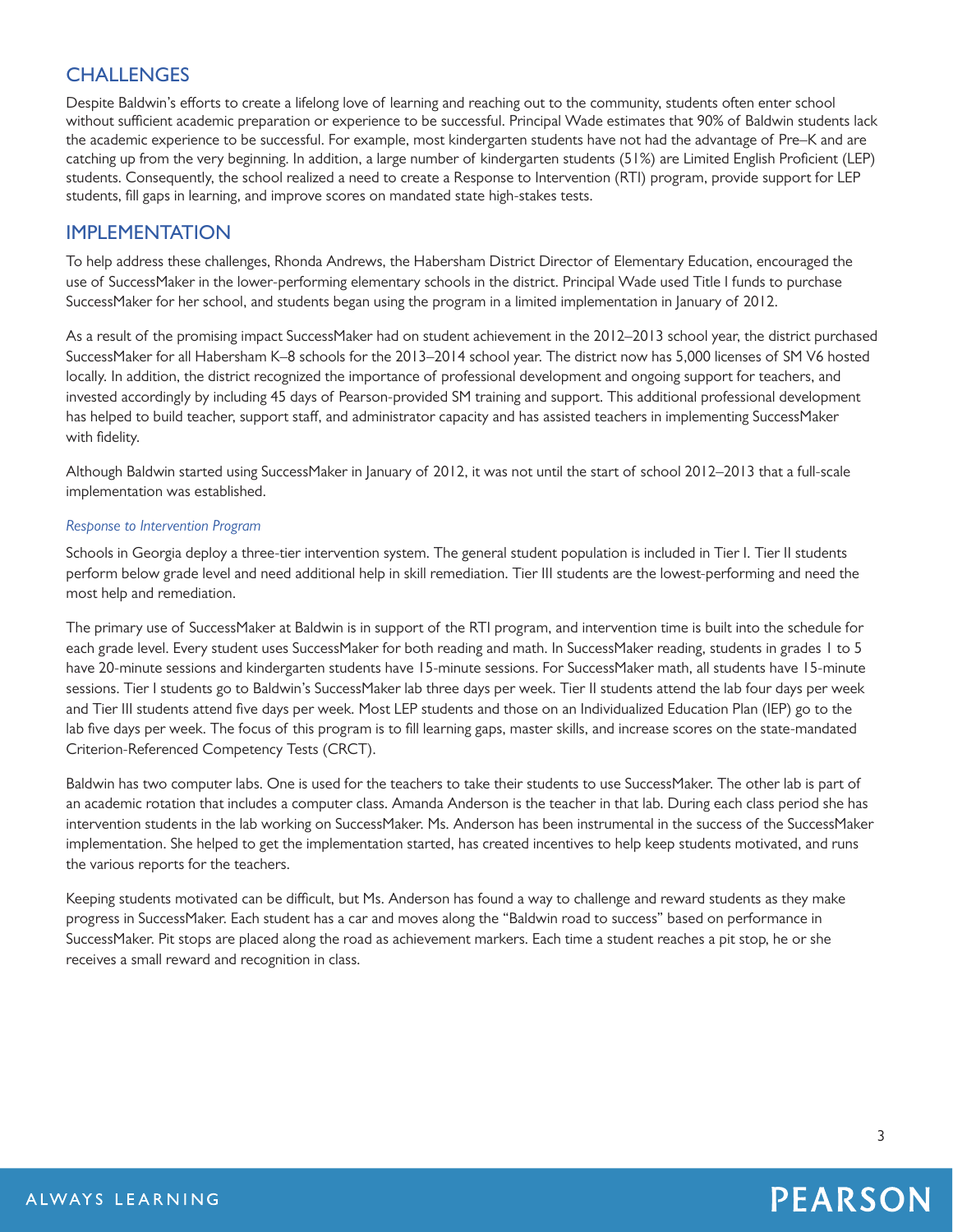

In the past, use of SuccessMaker was optional for kindergarten students until after the holiday break. This delay allowed the students to make the adjustment to school, as many of them had not previously been in a school environment. One kindergarten class in particular had a group of students who were struggling to learn to read. In January, all kindergarten students began to go to the lab for reading and math on SuccessMaker. According to Principal Vicki Wade, the growth in student reading levels, especially with this one class, has been significant. *Of the 14 students in the class, 71% showed a gain of more than .4 years in reading with no student showing less than a .33 years gain. In math, the data indicate that 64% of students showed growth gains of more than .5 years and 36% showed instructional levels above grade 1*. Based on this improvement in student achievement, it was decided that kindergarten students would start SuccessMaker at the beginning of the school year in 2014–2015.

### *Extension Program*

SuccessMaker is also used in the Extension Program at Baldwin. The program extends the school day by providing an opportunity for students who arrive at school early to work on SuccessMaker with support from teachers who staff the lab. In particular, it allows struggling students to receive increased one-on-one assistance. Teachers use the SuccessMaker Areas of Difficulty Report and custom courses designed to address specific standards to focus on students' individual areas of need. Dr. Mary Sangster, Baldwin's Academic Coach, created the custom courses.

The program requires additional funding for teacher salaries and is usually limited to one semester, but has proved to be so beneficial that continuing efforts are made to secure sufficient funding to start the program as early as possible. For the 2013–2014 school year the program was able to start in October and continue until CRCT testing in April.

### *Classroom and Other Uses*

The use of SuccessMaker has spread from the lab to the classroom and the principal's office. Training delivered by Pearson Educational Consultant Kim Cowan has taught teachers to use the program with their SMART boards for large-group and smallgroup instruction. The teachers pull lessons on individual standards and also provide cross-content area support through the SuccessMaker reading lessons. Students who are placed in time-out in the principal's office are engaged in SuccessMaker for additional practice.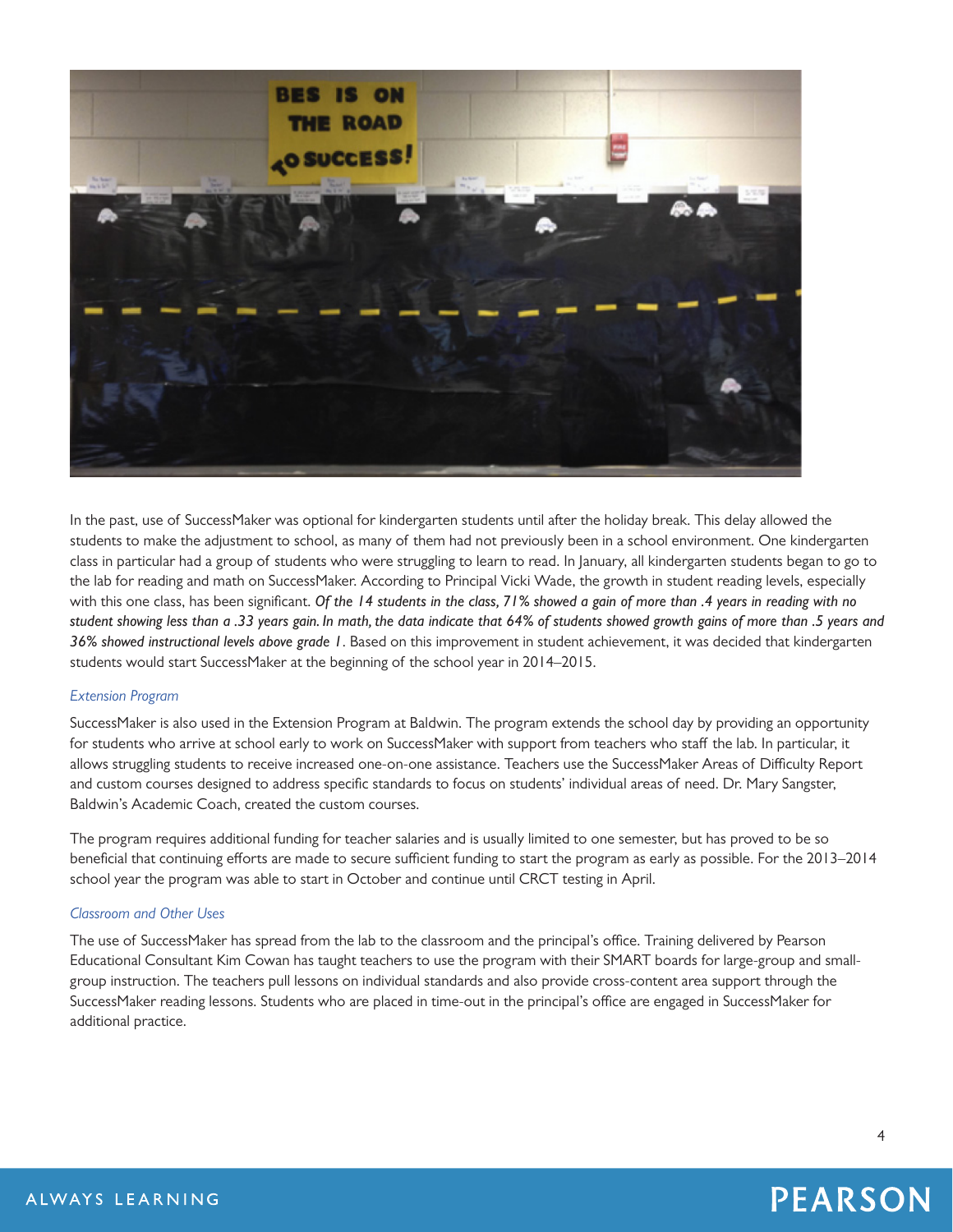Data drives all areas of academic focus at Baldwin Elementary. The school uses a system of "data cards" to record and share student achievement information including progress, areas of difficulty, and growth against targets from the SuccessMaker reports. The cards are used to share information during:

- Weekly grade level teacher collaborative planning sessions
- Weekly teacher meetings with IEP and English Speakers of Other Languages (ESOL) support teachers
- Weekly general student review meetings with the administration, the academic coach, and teachers
- Monthly student achievement meetings with the administration, the academic coach, and teachers

The creation of the Parent Involvement Coordinator position at Baldwin has helped bridge the connection between parents and the school. The coordinator has been in place for three years and has been able to reach out to parents and build relationships that encourage parent participation in the school and in their children's education. The number of school events involving parent participation increased by 63% between 2009 and 2014, and the number of parents attending these events increased by 118% over the same time frame. Consequently, the school staff reports that parents are attending more school functions and parent conferences, and are asking more questions.

Data from SuccessMaker reports is used during parent conferences to encourage parents' support in areas where their child is struggling and/or progressing. In 2013–2014, 3rd grade teachers met with all parents and shared their child's current instructional level and the instructional level the child needed to achieve.

# WHAT HAPPENS WHEN A STUDENT IS ENROLLED IN SUCCESSMAKER?

### *SuccessMaker Initial Placement Motion*

SuccessMaker responds to each student individually. Upon enrollment in SuccessMaker, the student's first step is to complete Initial Placement Motion (IPM), which assesses the student without his or her realizing an assessment is taking place. The system adjusts forward and backward as it evaluates the current instructional level of the student in each of 8 reading strands and 16 math strands. Once completed, the system calculates an average of the strand level scores and places the student at the appropriate level. For example, a student might have an instructional level of 4.3 in reading, but a vocabulary level of 3.9. This student would begin at the level at which he or she scored on the IPM for each strand, not at the average level of 4.3. In other words, this student would begin work in vocabulary at the 3.9 instructional level. The process is the same for math.

### *SuccessMaker Reading*

Students working in SuccessMaker Reading are introduced to a skill, at their own instructional level, through guided instruction and practice. SuccessMaker provides a motion path dependent on the student's responses. If the student has difficulty with the skill, the system introduces a related supporting skill. If difficulty continues, the student is given a prerequisite skill or a lower-level contentarea skill. If the student demonstrates understanding, the system moves the student to independent practice and eventually to retention exercises. If after the three supports (related supporting skill, prerequisite skill, and/or lower-level content skill) the student still doesn't demonstrate understanding, the skill goes into a holding pattern, called delayed presentation. Based on an algorithm in SuccessMaker, the skill will be re-introduced to the student at a later date. The teacher receives notice of the skill in delay through reports. In some cases a teacher may provide an intervention for the skill, or it may be the skill has not yet been introduced in the traditional classroom.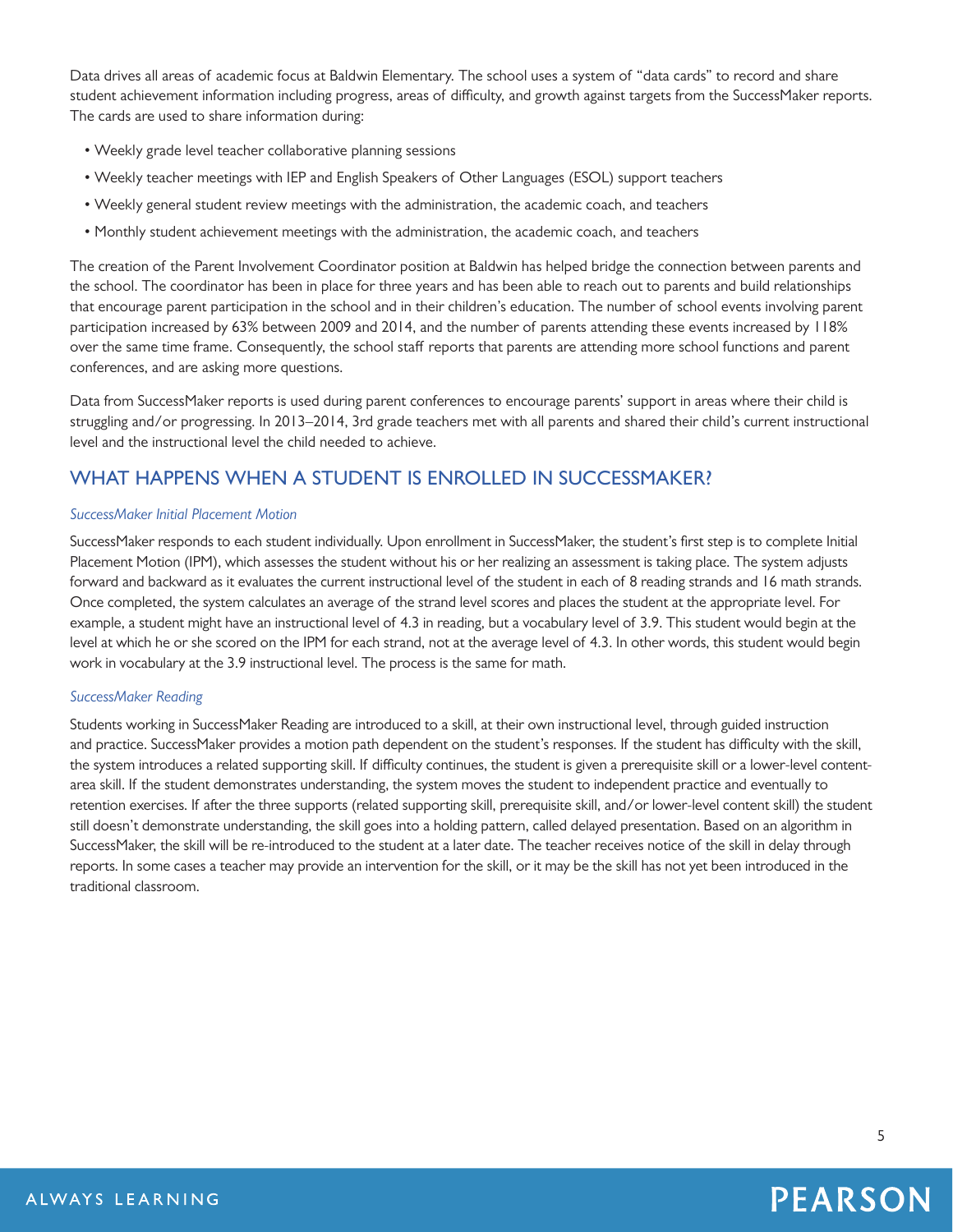### *SuccessMaker Math*

The motion path for SuccessMaker math is slightly different. A student is introduced to a new skill through "mixed presentation," meaning the student doesn't receive a series of problems that are all the same. For instance, when a student works on whole numbers, the sequence might include addition of single digit numbers, multiple digit numbers, place value, etc. If a student has difficulty, the system pinpoints the difficult skill and delivers sequential practice on that skill. Mastery is determined not by a percentage correct, but by a pattern of responses (see example below).

Two students are given 10 problems: R=Correct Response I=Incorrect Response

Student One: R R | R | R R | I | Score 50%

Student Two: I I R I I I R R R R Score 50 %

Both students in this example scored 50%. However, for student two it appears understanding of the concept was demonstrated after problem six, because the student answered four questions correctly in a row. SuccessMaker considers this as the student demonstration of mastery and moves the student on to the next new skill.

If the student still has difficulty after sequential practice, SuccessMaker presents two additional supports, a tutorial and presentation of a prerequisite skill. Again there are three levels of intervention (sequential practice, tutorial, and pre-requisite skill) prior to sending the skill to delayed presentation, to be introduced again at a later date determined by the system. As in reading, the teacher is notified through the reporting system and is able to take targeted, evidence-based action and intervene accordingly.

### *Professional Development*

A successful implementation requires that administrators, teachers, and staff members understand how SuccessMaker works with their students and how to use the reports and monitor student progress. Pearson's Educational Consultant Kim Cowan has provided professional development support for Habersham School District from the beginning of the SuccessMaker implementation. Ms. Cowan delivered training to several schools at a time as well as at individual school sites. The Professional Development schedule for the 2013–2014 school year began at the start of school and continued throughout the year. The service support plan included the following:

- August Start of school initial training on how to use SuccessMaker
- October How to read, interpret, and use reports to inform instruction and monitor student progress
- December Re-enforcement for Academic Coaches on use of data and reports
- January/February One day at each school site to review the prescriptive scheduling report, address issues, usage, progress, and make implementation adjustments.
- Spring CRCT test preparation continued support
- End-of-Year closeout

The amount of support available enables teachers to have a good understanding of SuccessMaker's impact on individual student progress, how to use the program in both large-group and small-group instruction, and the importance of interpreting SuccessMaker reports to monitor student progress, identify areas of difficulty for individual and groups of students, and inform instruction.

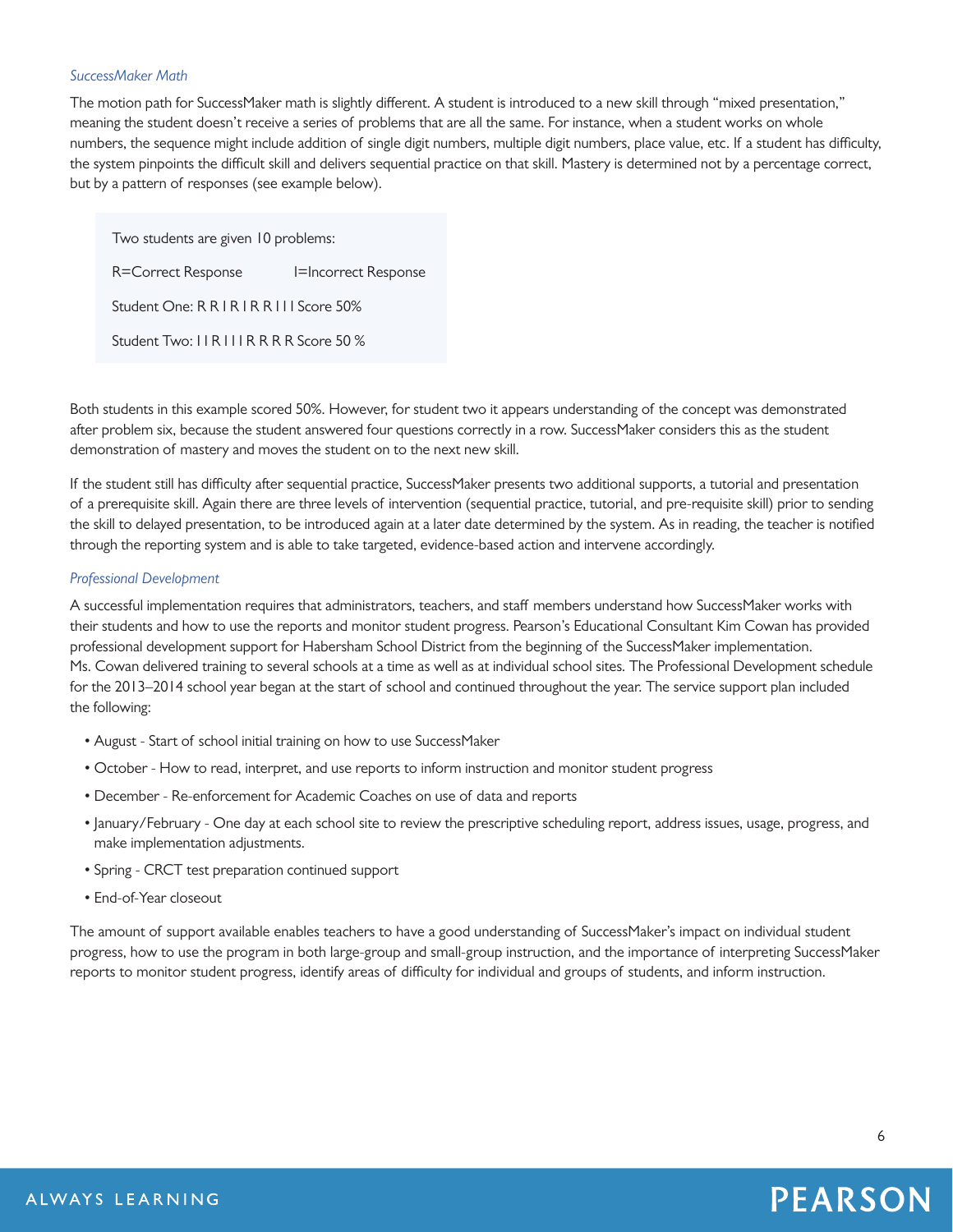### Figure 1 illustrates the implementation model of SuccessMaker at Baldwin Elementary School.



**PEARSON**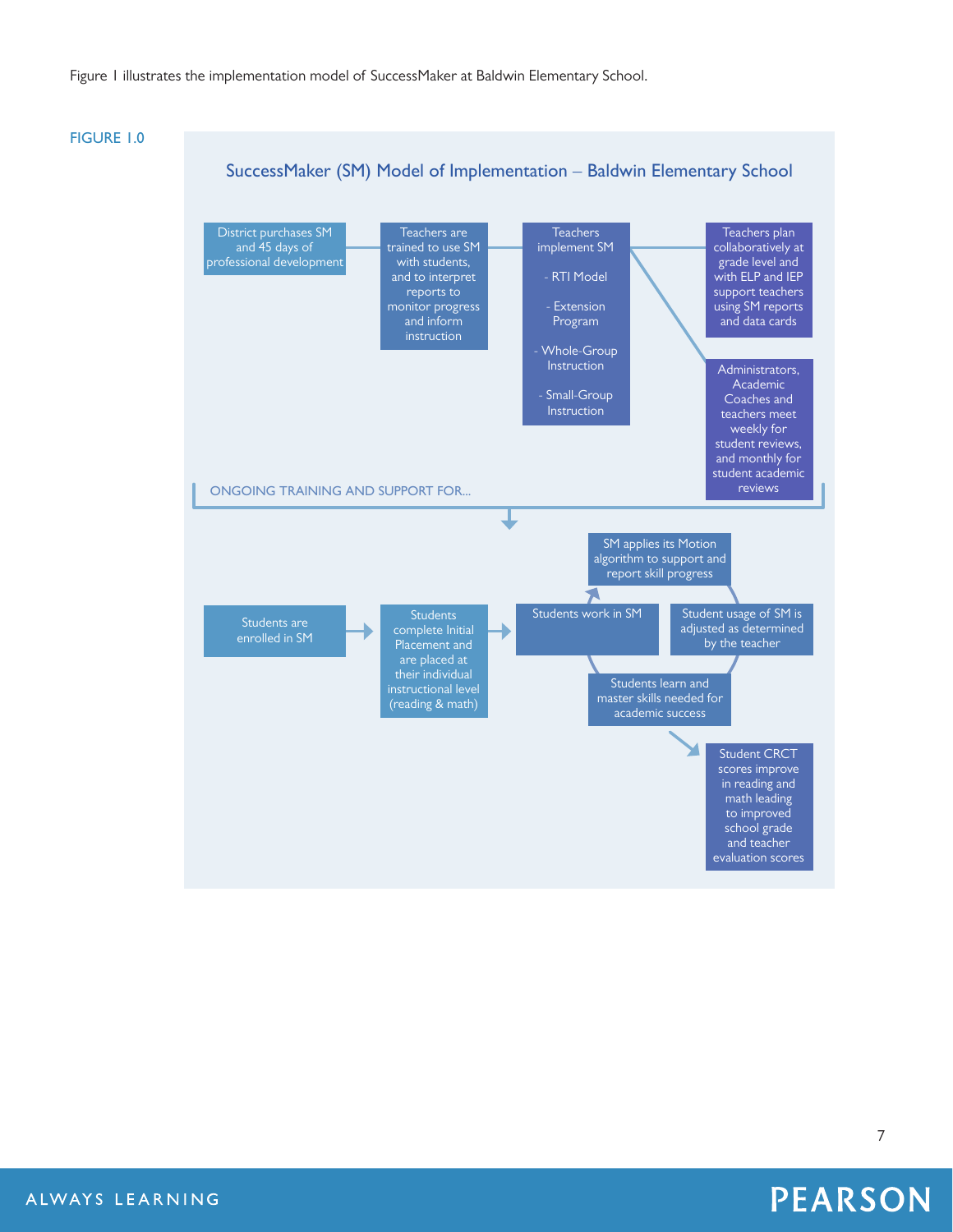# RESULTS AND DATA

Baldwin began using SuccessMaker in January of 2012, but with a limited implementation the program did not have an influence on the spring 2012 CRCT test scores. In fact, 2011–2012 test scores fell for both the general population and the Hispanic population. Principal Wade attributes the decrease to a combination of factors, including a lack of focus on test preparation and personnel changes. In addition, the "requirement" to achieve Adequate Yearly Progress (AYP) had been removed, so schools considered 2011–2012 to be a "hold harmless" year. According to Principal Wade, the CRCT for 2011–2012 did not have significant changes and so was not causally related to the lower scores.

A full-scale implementation of SuccessMaker started in the fall of the 2012–2013 school year and the test scores for that year showed an increase from the previous year.

As seen in Figures 2.0 and 2.1 below, general population reading scores dropped by 5 percentage points from 2010–2011 to 2011–2012, but increased by 10 percentage points in 2012–2013. For the Hispanic population, scores dropped 11 percentage points from 2010–2011 to 2011–2012, but then increased by 17 percentage points in 2012–2013. Despite the drop in 2011–2012, the general population still had an increase of 5 percentage points and the Hispanic population had an increase of 6 percentage points. The Hispanic population's score growth outpaced the general population's score growth in reading by 1 percentage point in 2012-2013.



Baldwin CRCT Reading Scores



**FIGURE 2.1**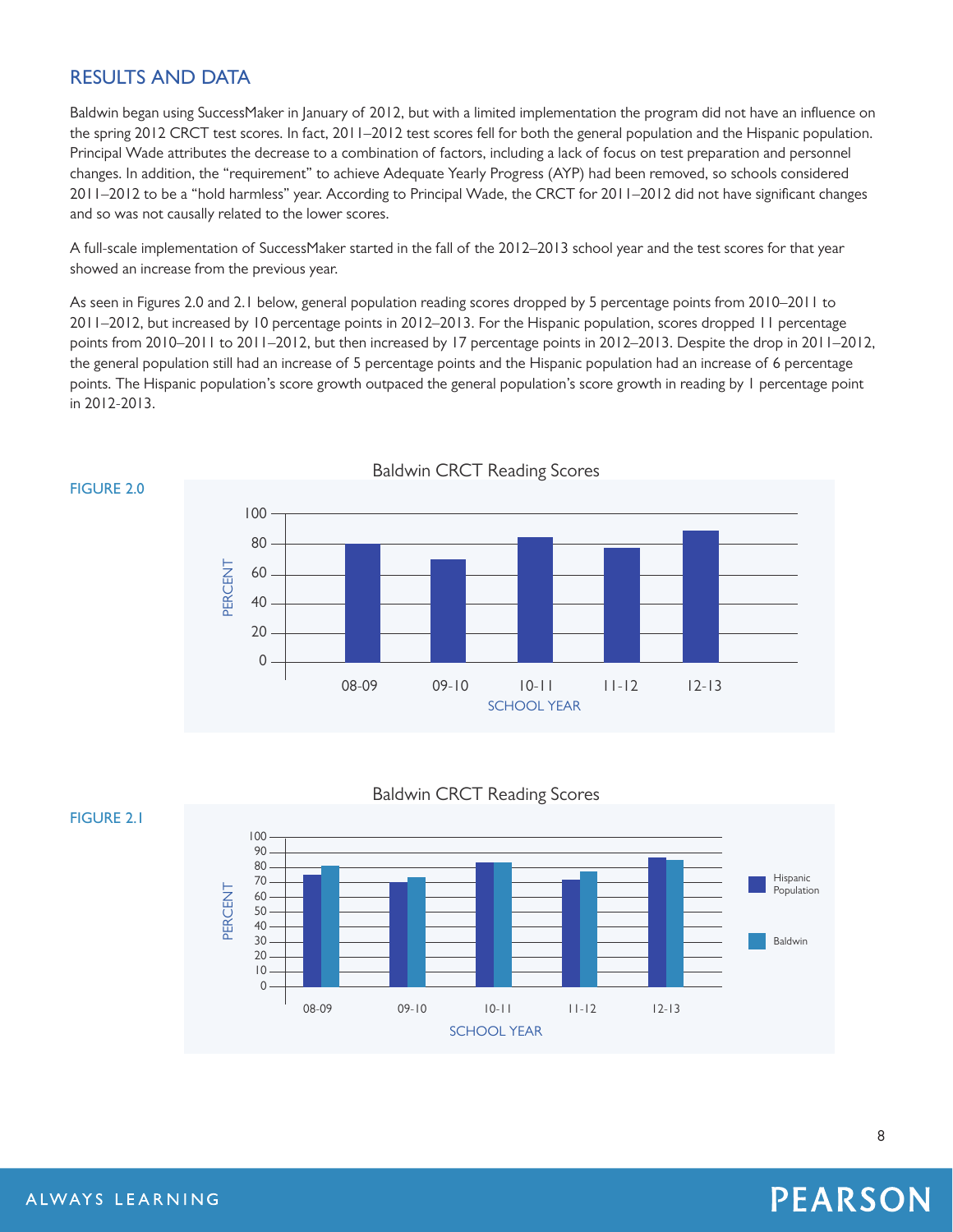Habersham School District reading scores have been higher than the state level for the past three years. Although Baldwin is still lower than both the district and state scores, the school is experiencing growth and making gains against the district and state scores. As seen in Figure 2.2 below, Baldwin reading scores grew by 5 percentage points between the 2010–2011 and 2012–2013 school years while the district scores grew by only 1 percentage point, and the state scores grew by only 2 percentage points.



Math CRCT scores also dropped in the 2011–2012 school year. The general population experienced a drop of 10 percentage points while the Hispanic population experienced a drop of 16 percentage points. In 2012–2013 the general population's score grew 3 percentage points over the 2010–2011 school year, while the Hispanic population did not quite return to the 2010–2011 70% score and fell short by 2 percentage points. See Figures 3.0 and 3.1.





Reading CRCT Score Comparison

# **PEARSON**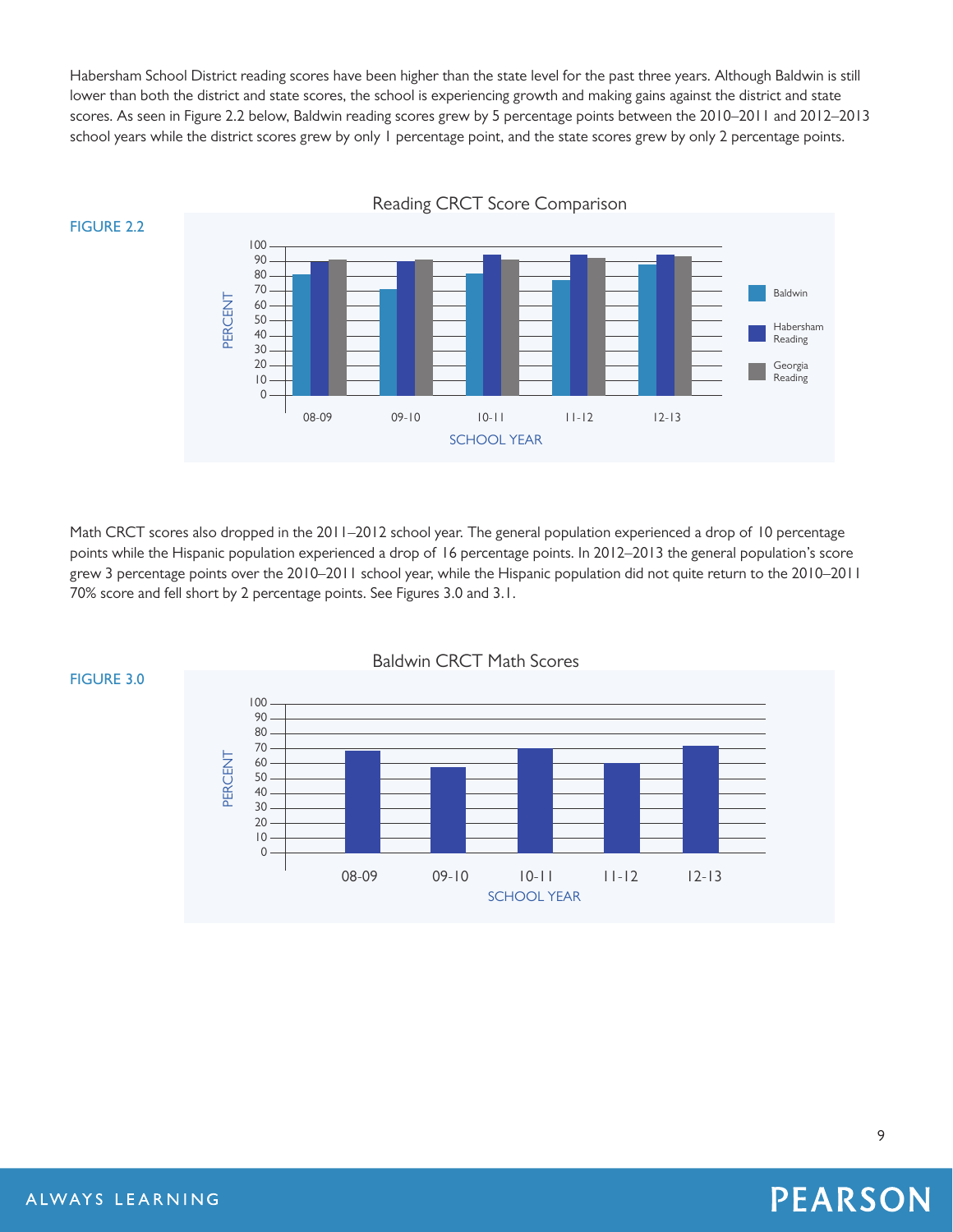Baldwin CRCT Math Scores

### **FIGURE 3.1**



A comparison of Baldwin scores to the district and state since 2010–2011 shows that Baldwin and Habersham School District both had increases of 3 percentage points from 2010–2011 to 2012–2013 while the state score did not change. See Figure 3.2.



Overall Baldwin has made significant progress in closing the gap between the school's CRCT scores in reading and math as compared to the district and state CRCT scores. The gap in reading scores between Baldwin and the district went from 17% in 2011–2012 to 8% in 2012–2013, a decrease of 53%. The gap in reading scores between Baldwin and the state decreased by a greater margin—56%.

Math scores also experienced a significant decrease in the gap size relative to district and state scores. The gap between Baldwin math scores and the district scores went from 25% to 16% over the same time frame. This represents a decrease of 36%. As compared to the state scores, the gap went from 22% to 12%, a decrease of 45%. See Figures 4.0, 4.1, and 4.2.

### 10

### ALWAYS LEARNING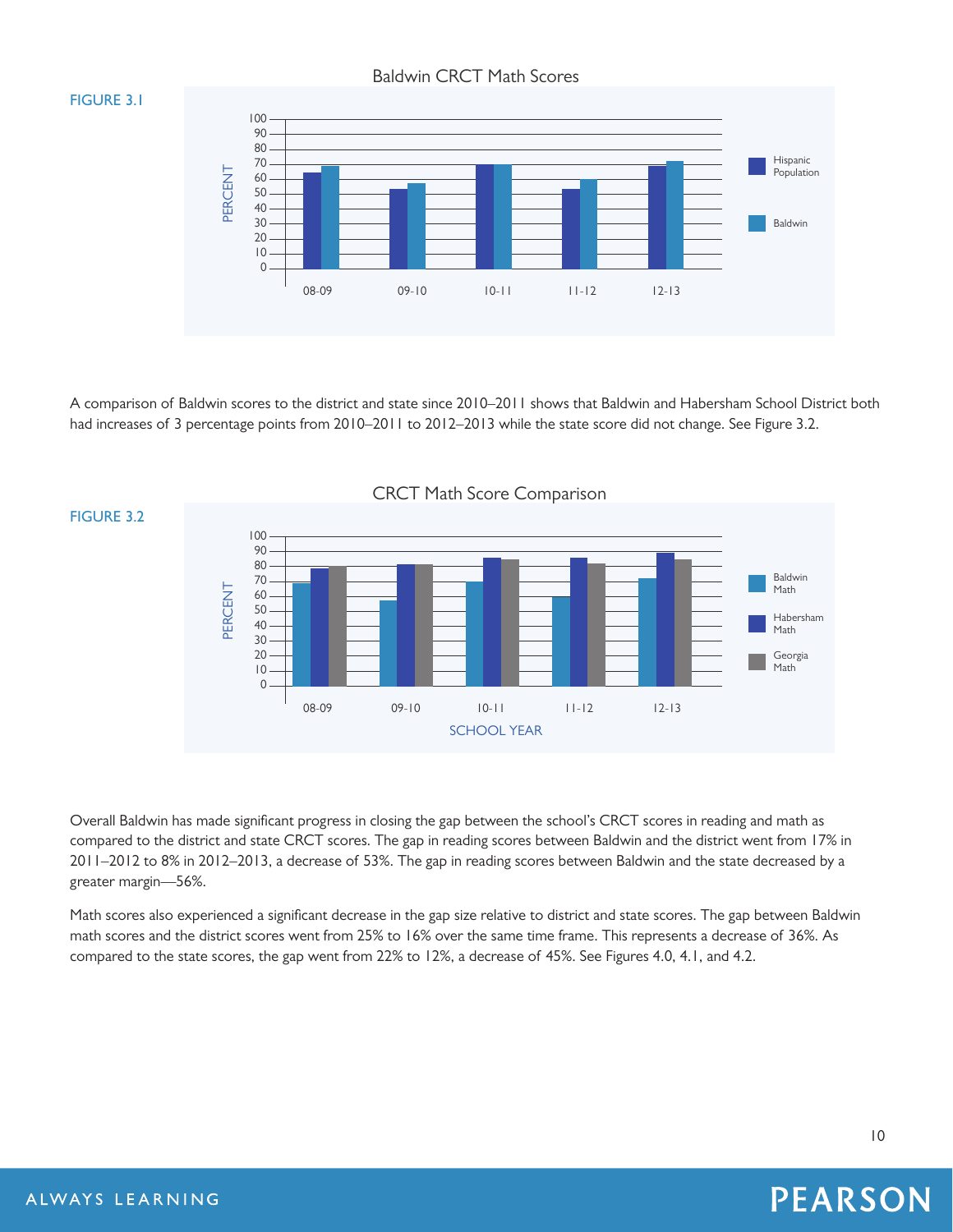### **FIGURE 4.0**

# CRCT Score Gap Analysis

|                                  | 2011-2012 CRCT Score | <b>GAP</b> | 2012-2013 CRCT Score | GAP | % Change        |
|----------------------------------|----------------------|------------|----------------------|-----|-----------------|
| <b>Baldwin</b><br><b>Reading</b> | 77                   | 17         | 87                   | 8   | 53%<br>decrease |
| <b>District</b><br>Reading       | 94                   |            | 95                   |     |                 |
| <b>Baldwin</b><br><b>Reading</b> | 77                   | 16         | 87                   | 7   | 56%<br>decrease |
| <b>State</b><br>Reading          | 93                   |            | 94                   |     |                 |
| <b>Baldwin</b><br>Math           | 60                   | 25         | 73                   | 16  | 36%<br>decrease |
| <b>District</b><br>Math          | 85                   |            | 89                   |     |                 |
| <b>Baldwin</b><br>Math           | 60                   | 22         | 73                   | 12  | 45%<br>decrease |
| Math                             | 82                   |            | 85                   |     |                 |

### **FIGURE 4.1**





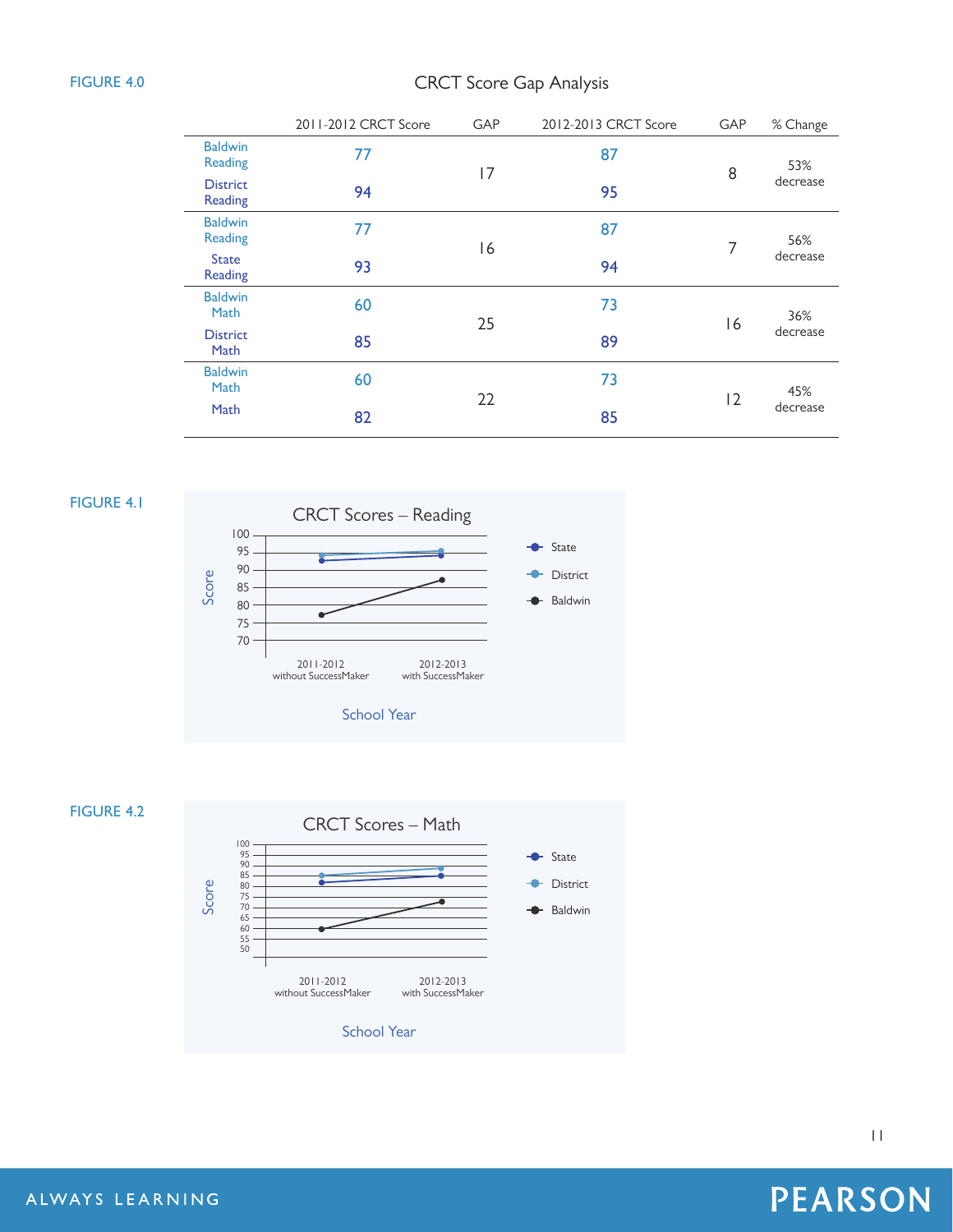# 2013–2014 SCHOOL YEAR PROGRESS

Students responded well to the 2013-2014 implementation of SuccessMaker. Baldwin kindergarten students—who began SuccessMaker midway through the year (January 2014)—demonstrated notable growth in reading and math. More than twothirds of all kindergarten students (69%) scored more than .5 years of growth in reading and more than three-quarters of kindergarteners (86%) scored more than .5 years of growth in math. Additionally, of the 72 kindergarten students, 11 (15%) scored more than 1 year of growth in reading and 28 (39%) scored more than 1 year of growth in math.

Grades 1 and 2 also demonstrated strong results. Data indicate that 53% of grade 1 students showed more than 1 year of growth in reading and 74% grew more than 1 year in math. Grade 2 students demonstrated growth as well, with 62% scoring more than 1 year of growth in reading and 41% demonstrating more than 1 year of growth for math. See Figures 5.0 through 5.3.



2013-2014 SuccessMaker Student Gains Reading

### **FIGURE 5.0**

**FIGURE 5.1**





ALWAYS LEARNING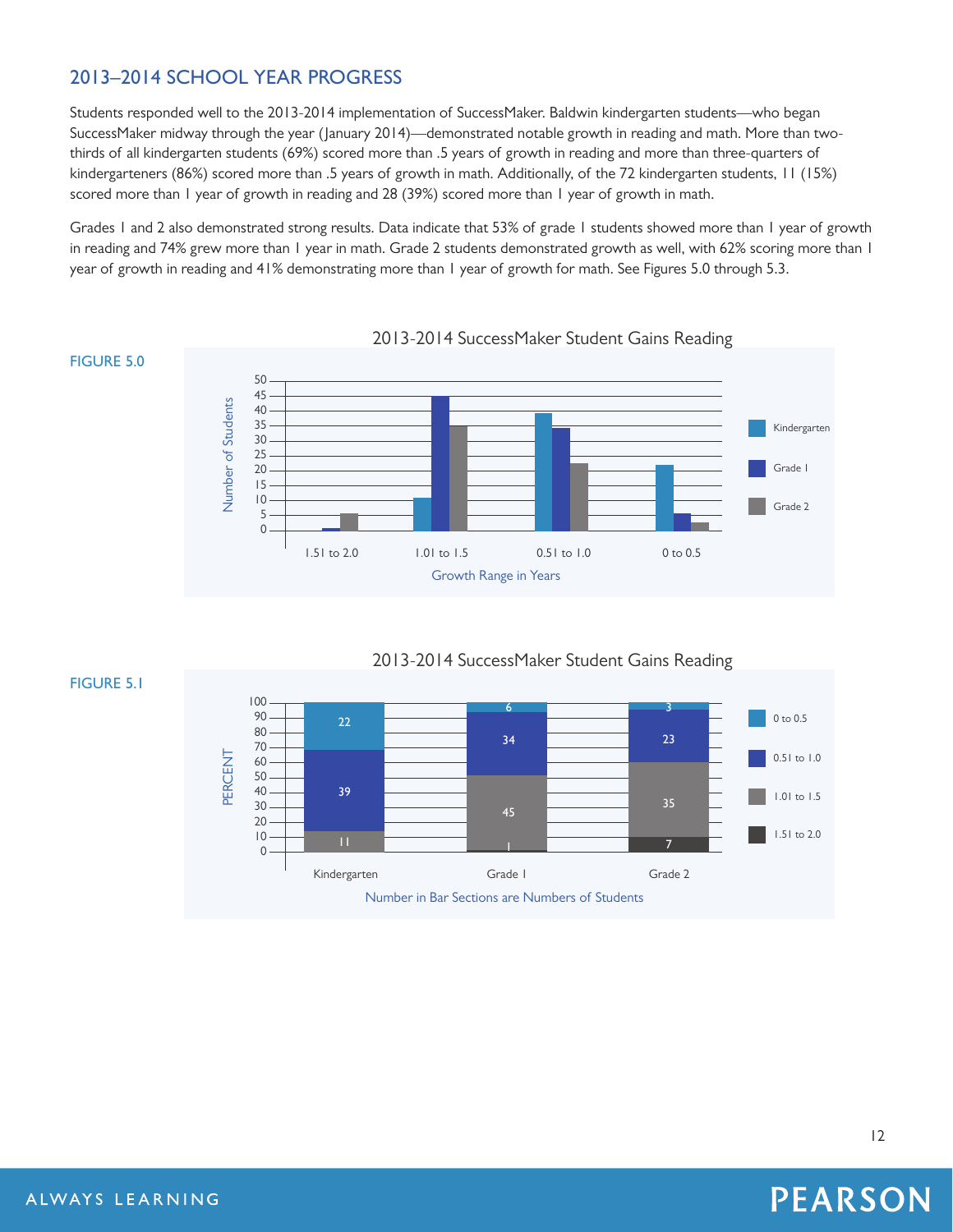

### **FIGURE 5.2**

**FIGURE 5.3**



2013-2014 SuccessMaker Student Gains Math



Grades 3 through 5 took the CRCT in the spring of 2014. Those scores are not yet available. However, these students have shown growth in both reading and math levels on SuccessMaker. Grade 3 data report that 46% of students have shown greater than 1 year of growth in reading and 58% have grown more than 1 year in math. Grade 4 data report that 14% of students have more than 1 year of growth in reading. In math, 6% of students have grown more than 1 year. For Grade 5, 20% of students show more than 1 year of growth in reading and 26% show more than 1 year growth in math. See Figures 6.0 through 6.3.



### **FIGURE 6.0**

# **PEARSON**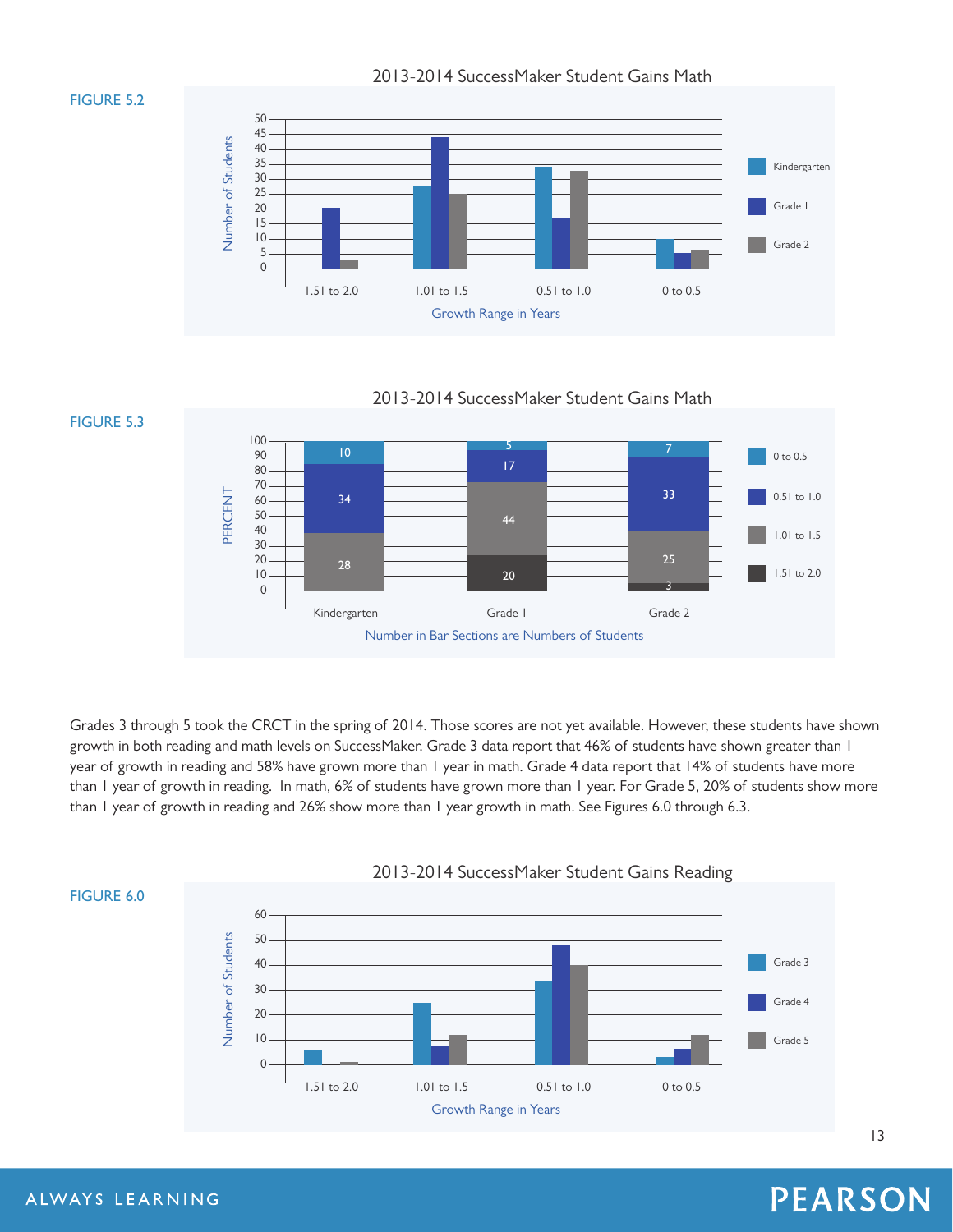### **FIGURE 6.1**

**FIGURE 6.2**

2013-2014 SuccessMaker Student Gains Reading



### 2013-2014 SuccessMaker Student Gains Math



2013-2014 SuccessMaker Student Gains Math



### **FIGURE 6.3**